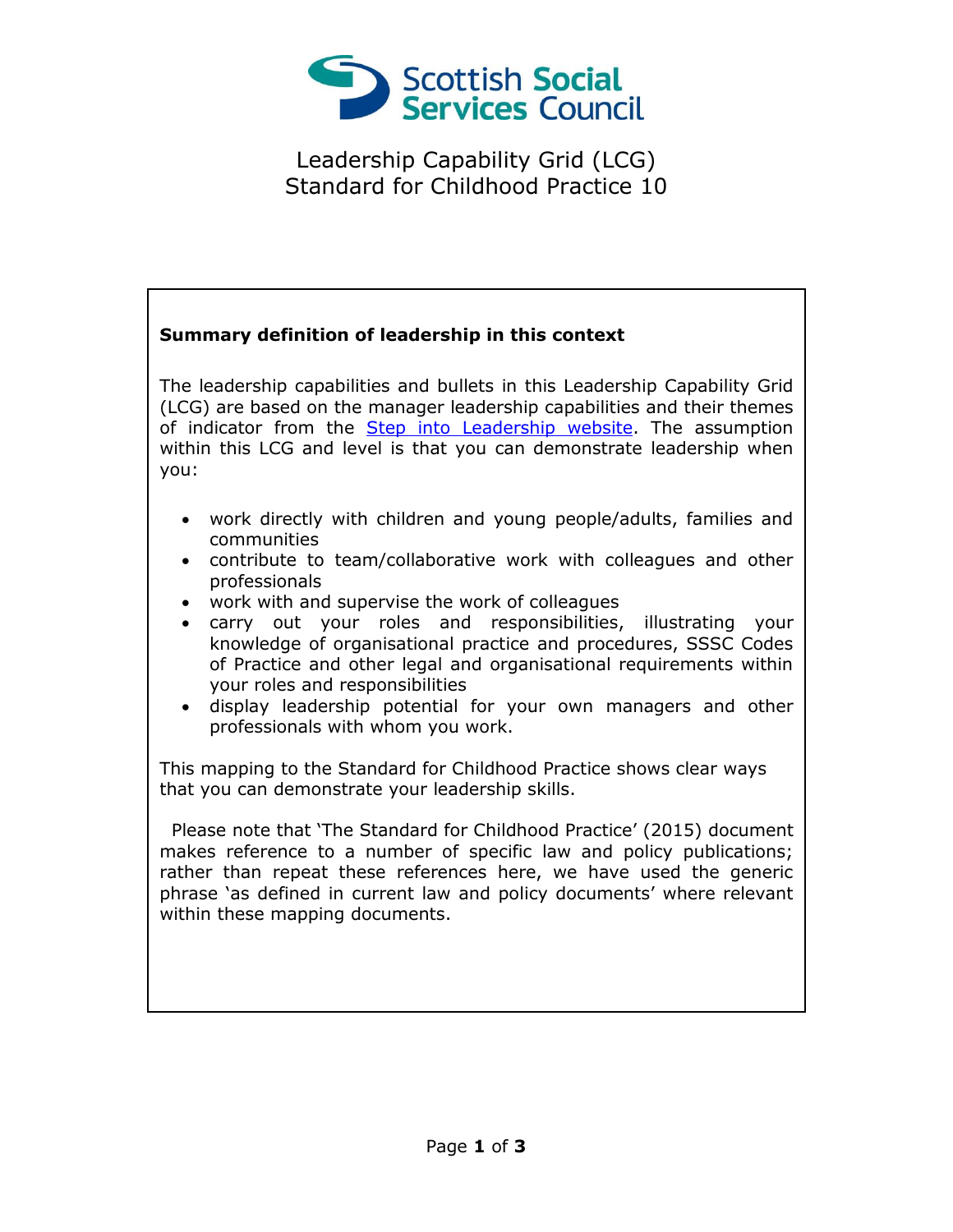

Leadership Capability Grid (LCG) Standard for Childhood Practice 10

| Leadership<br>capabilities                   | When you have a working knowledge of the breadth of the<br>service and the professional roles and responsibilities of<br>early learning and childcare workers within it, you can<br>demonstrate leadership capabilities by:                                                                                                                                                                                                                                                                                                                                                                                                                                                                                                                                                                          |
|----------------------------------------------|------------------------------------------------------------------------------------------------------------------------------------------------------------------------------------------------------------------------------------------------------------------------------------------------------------------------------------------------------------------------------------------------------------------------------------------------------------------------------------------------------------------------------------------------------------------------------------------------------------------------------------------------------------------------------------------------------------------------------------------------------------------------------------------------------|
| <b>Vision</b>                                | Providing a vision for those with whom you work and your<br>organisation when you:<br>Think and plan strategically when:<br>demonstrating an understanding of breadth of the service and the<br>range of systems which underpin provision within it (10.1)<br>demonstrating a critical understanding of the evolving nature of the<br>$\bullet$<br>service and its workforce and the likely implications of this for<br>systems and for professional responsibilities (10.4)                                                                                                                                                                                                                                                                                                                         |
| Self-<br>leadership                          | Displaying self leadership when you:<br>Demonstrate and adapt leadership when:<br>demonstrating an understanding of breadth of the service and the<br>$\bullet$<br>range of systems which underpin provision within it (10.1)<br>demonstrating an understanding of the roles and responsibilities of<br>$\bullet$<br>early learning and childcare workers in the service and the range of<br>professional development opportunities available to them (10.2)<br>Demonstrate and promote resilience when:<br>knowing about and understanding the societal context, including<br>the economic and political climate, within which the service is<br>provided and can analyse and evaluate its impact on provision and<br>professional roles (10.3)                                                     |
| <b>Motivating</b><br>and inspiring<br>others | Motivating and inspiring others when you:<br>Drive the creation of a learning and performance culture when:<br>demonstrating an understanding of the roles and responsibilities of<br>$\bullet$<br>early learning and childcare workers in the service and the range of<br>professional development opportunities available to them (10.2)<br>knowing about and understanding the societal context, including<br>$\bullet$<br>the economic and political climate, within which the service is<br>provided and can analyse and evaluate its impact on provision and<br>professional roles (10.3)<br>demonstrating a critical understanding of the evolving nature of the<br>service and its workforce and the likely implications of this for<br>systems and for professional responsibilities (10.4) |